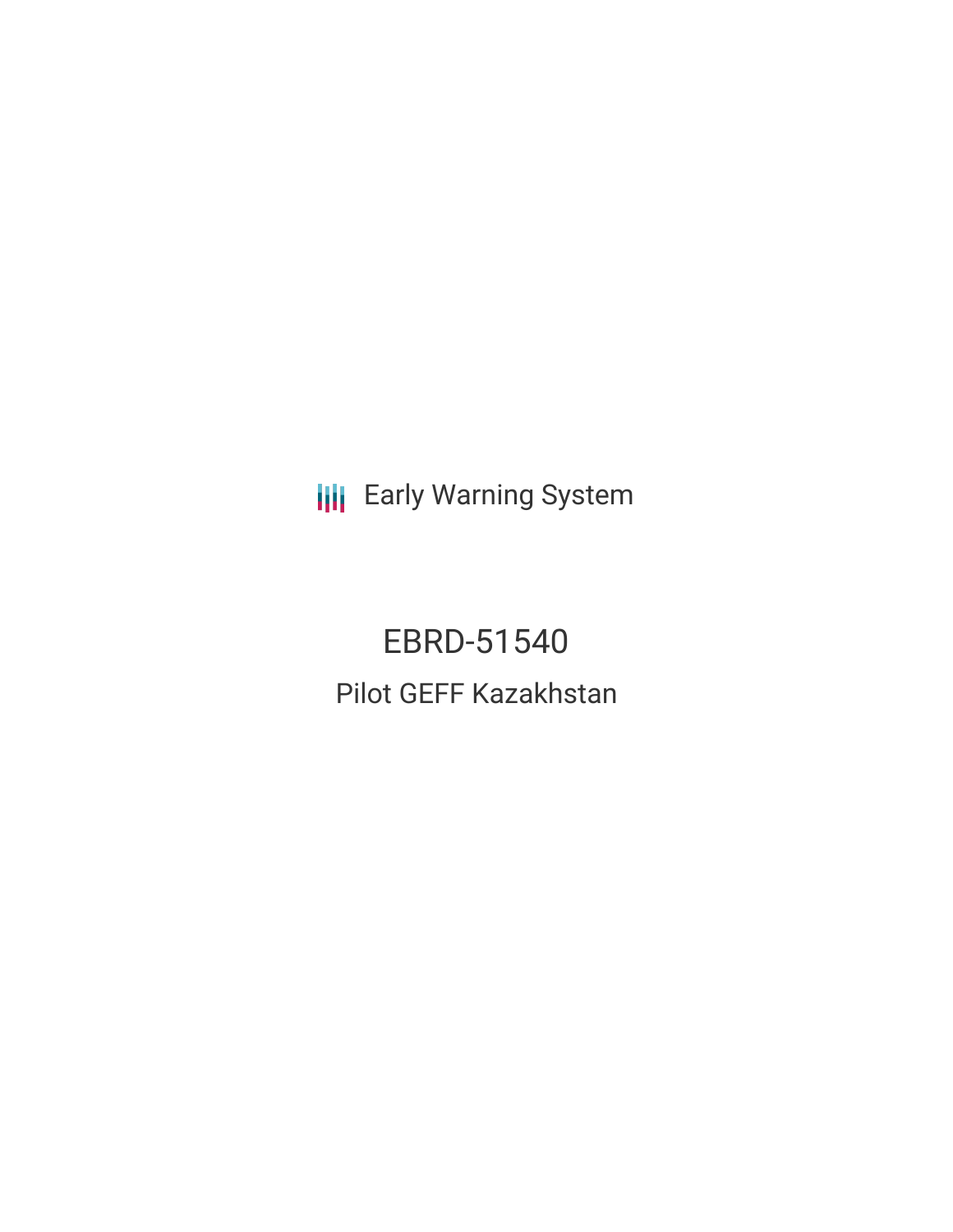

## **Quick Facts**

| <b>Countries</b>               | Kazakhstan                                              |
|--------------------------------|---------------------------------------------------------|
| <b>Financial Institutions</b>  | European Bank for Reconstruction and Development (EBRD) |
| <b>Status</b>                  | Proposed                                                |
| <b>Bank Risk Rating</b>        | FI                                                      |
| <b>Voting Date</b>             | 2019-11-27                                              |
| <b>Sectors</b>                 | Finance                                                 |
| Investment Type(s)             | Loan                                                    |
| <b>Investment Amount (USD)</b> | \$30.00 million                                         |
| <b>Project Cost (USD)</b>      | \$30.00 million                                         |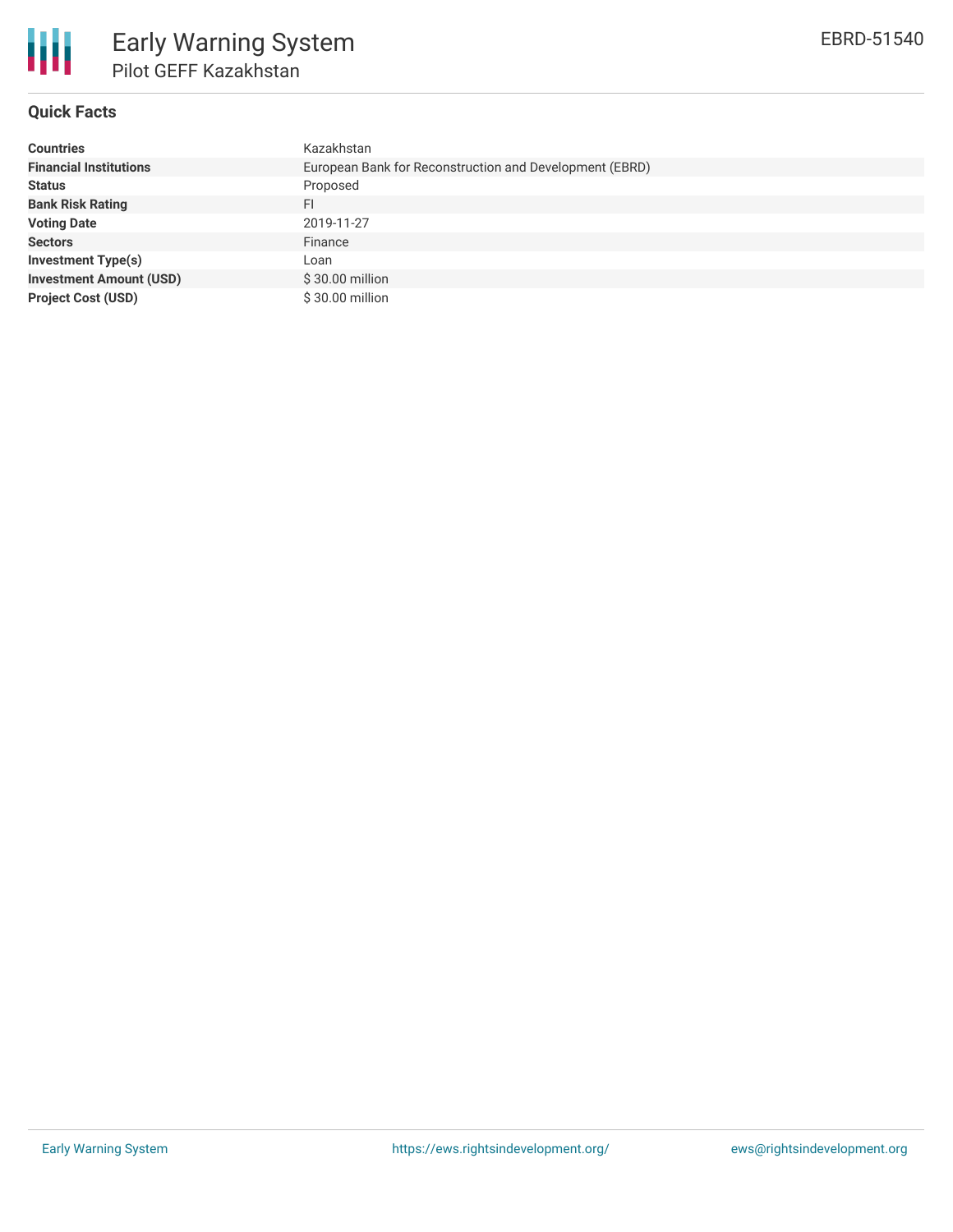

# **Project Description**

According to the Bank's website, this project provides financing for the establishment of a Pilot Green Economy Facility (GEFF) framework in Kazakhstan. This framework will support local currency lending to micro-, small- and medium-sized enterprises and residential sectors in Kazakhstan for energy efficiency, renewable energy, and resource efficiency purposes by providing term financing to participating financial institutions.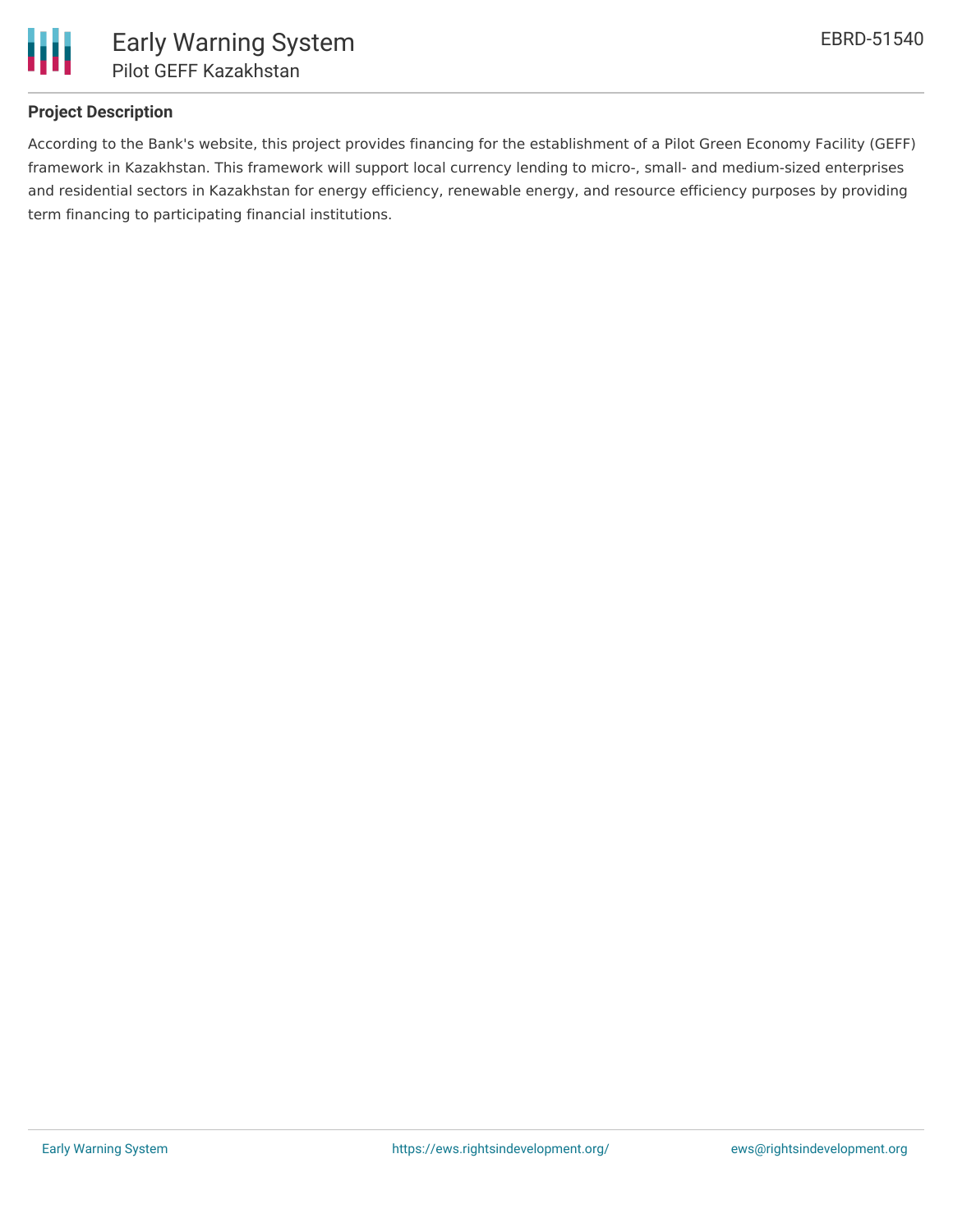

### **Investment Description**

European Bank for Reconstruction and Development (EBRD)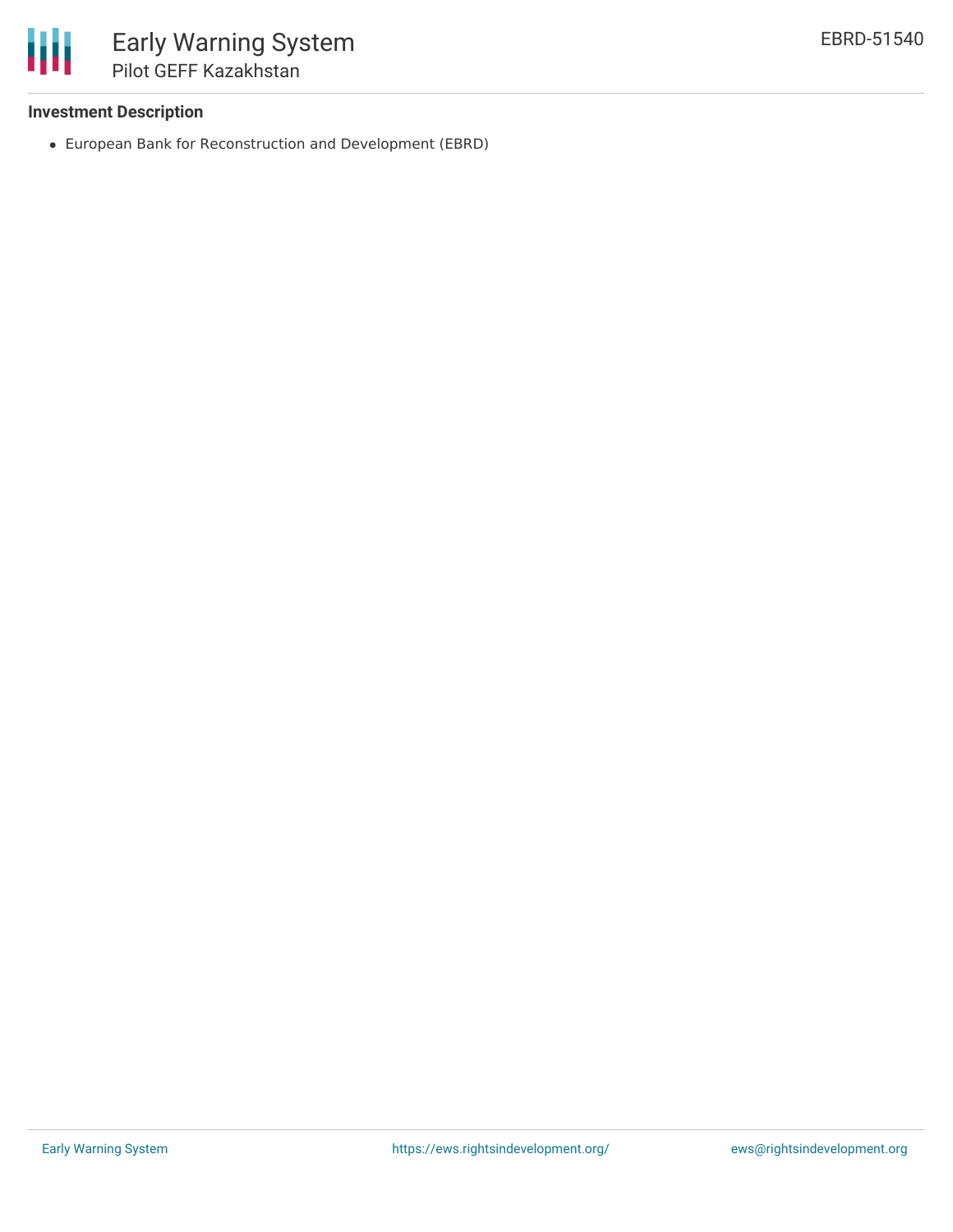

# **Contact Information**

Nikolas Drude [druden@ebrd.com](mailto:druden@ebrd.com) +7 495 787 1111 ext. 116 +7 495 787 1122 www.ebrd.com 2nd floor, Ducat Place III, 6 Gasheka Street, Moscow, Russia 125047

### **ACCOUNTABILITY MECHANISM OF EBRD**

The Project Complaint Mechanism (PCM) is the independent complaint mechanism and fact-finding body for people who have been or are likely to be adversely affected by an European Bank for Reconstruction and Development (EBRD)-financed project. If you submit a complaint to the PCM, it may assess compliance with EBRD's own policies and procedures to prevent harm to the environment or communities or it may assist you in resolving the problem that led to the complaint through a dialogue with those implementing the project. Additionally, the PCM has the authority to recommend a project be suspended in the event that harm is imminent. You can contact the PCM at pcm@ebrd.com or you can submit a complaint online using an online form, http://www.ebrd.com/eform/pcm/complaint\_form?language=en. You can learn more about the PCM and how to file a complaint at http://www.ebrd.com/work-with-us/project-finance/project-complaint-mechanism.html.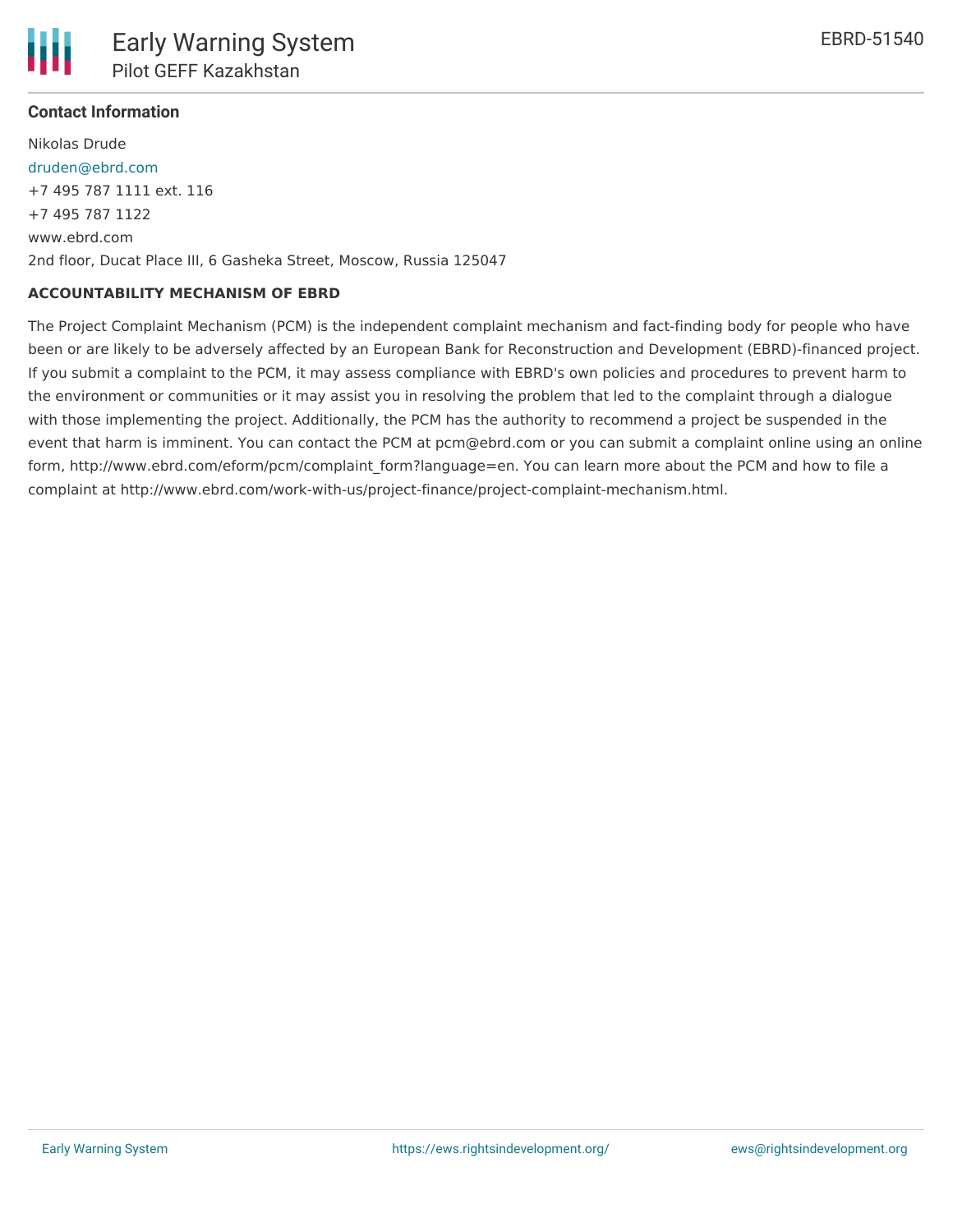

# **Bank Documents**

- Translated version of project summary [document:](https://ewsdata.rightsindevelopment.org/files/documents/40/EBRD-51540.pdf) Kazakh [\[Original](https://www.ebrd.com/cs/Satellite?c=Content&cid=1395286184920&d=&pagename=EBRD%2FContent%2FDownloadDocument) Source]
- Translated version of project summary [document:](https://ewsdata.rightsindevelopment.org/files/documents/40/EBRD-51540_jPe4DX6.pdf) Russian [\[Original](https://www.ebrd.com/cs/Satellite?c=Content&cid=1395286213811&d=&pagename=EBRD%2FContent%2FDownloadDocument) Source]